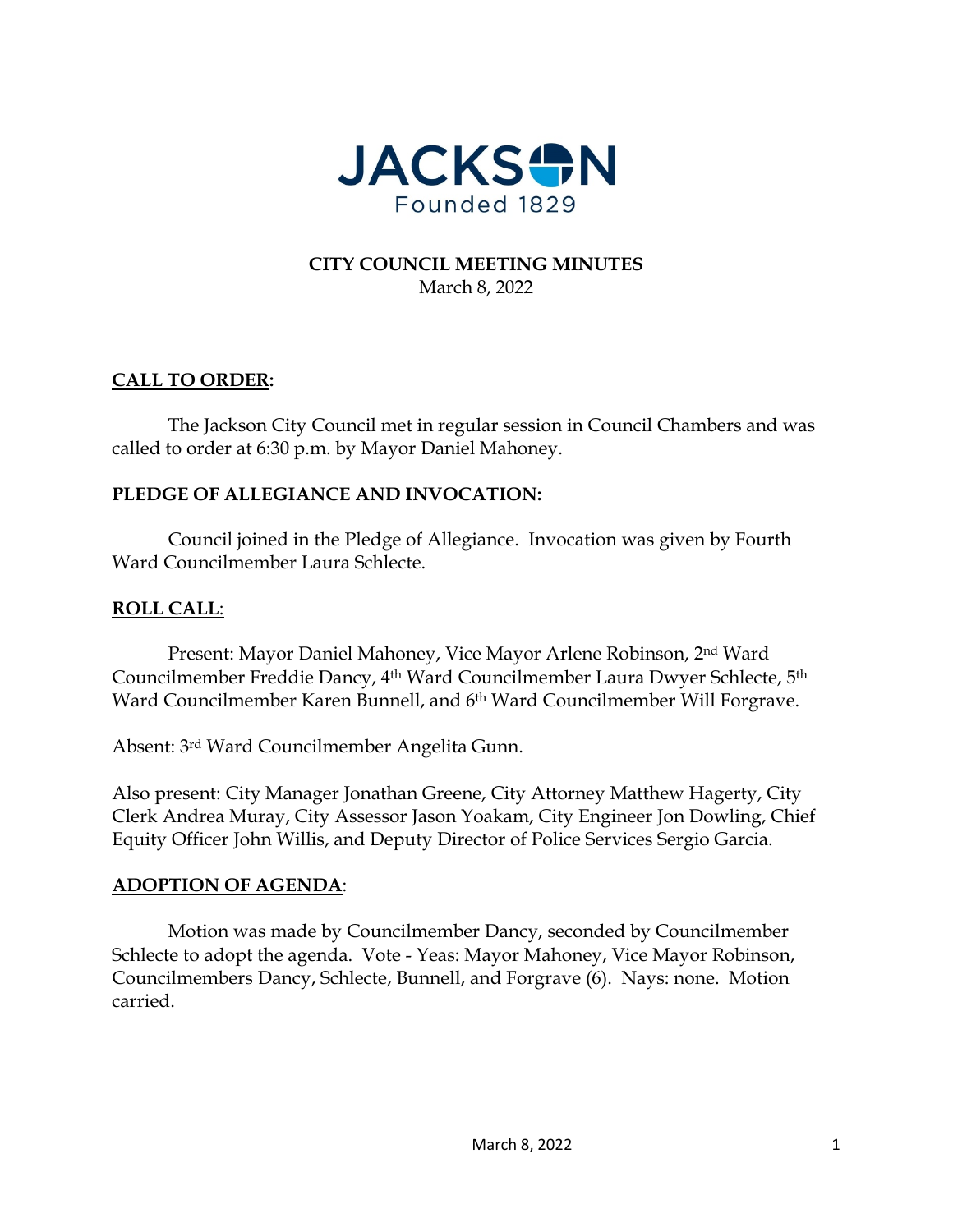#### **PRESENTATIONS/PROCLAMATIONS**:

### **A. Election Commission Reapportionment Recommendation to Council**

City Clerk Andrea Muray made a presentation on behalf of the Election Commission regarding the proposed reapportionment maps.

#### **PUBLIC HEARINGS:**

#### **Recess as a City Council and Convene as a Board of Review**

Motion was made by Councilmember Forgrave, seconded by Councilmember Bunnell to recess as a City Council and convenes as the Board of Review. Vote - Yeas: Mayor Mahoney, Vice Mayor Robinson, Councilmembers Dancy, Schlecte, Bunnell, and Forgrave (6). Nays: none. Motion carried.

## **A. Public Hearing on Special Assessment Roll No. 3440 for street reconstruction on Greenwood Avenue from Morrell Street to Fourth Street**

Motion was made by Councilmember Forgrave, seconded by Councilmember Schlecte to open the public hearing.

Mike Austin and Randy Eicher of 1508 Greenwood Avenue spoke in protest of the special assessment roll. Chris Grostefon of 908 Greenwood Avenue sent in correspondence in protest of the special assessment roll. Jerry and Gaye Sipes of 1118 Greenwood Avenue sent in correspondence in protest. Cynthia Page of 1118 Greenwood Avenue sent in correspondence in protest.

## *1. Resolution confirming Roll No. 3440*

Motion was made by Councilmember Forgrave, seconded by Councilmember Bunnell to approve the resolution confirming Special Assessment Roll No. 3440. Vote - Yeas: Mayor Mahoney, Vice Mayor Robinson, Councilmembers Dancy, Schlecte, Bunnell, and Forgrave (6). Nays: none. Motion carried.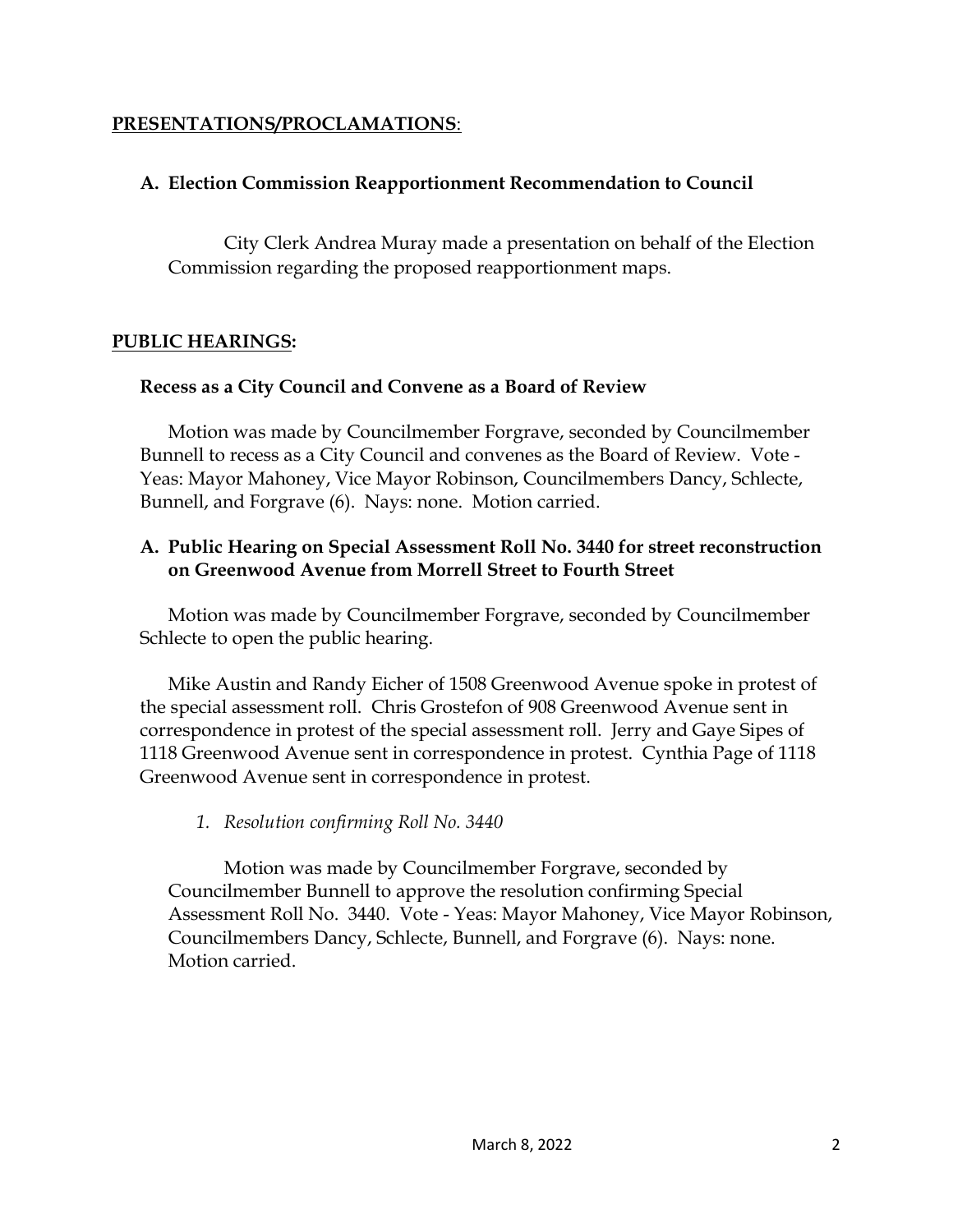#### **Adjourn as a Board of Review and Reconvene as a City Council**

Motion was made by Councilmember Forgrave, seconded by Councilmember Bunnell to adjourn as the Board of Review and reconvene a City Council. Vote - Yeas: Mayor Mahoney, Vice Mayor Robinson, Councilmembers Dancy, Schlecte, Bunnell, and Forgrave (6). Nays: none. Motion carried.

## **A. Conduct a Public Hearing to Receive Citizen Comments on the Community Development Block Grant – Coronavirus (CDBG-CV) Substantial Amendment #5 for Loomis Park Boos Center Improvements**

Motion was made by Councilmember Schlecte, seconded by Councilmember Dancy to open the public hearing.

Michael Wisnewski spoke in support of the project. Peter Bormuth spoke in support of the project.

Motion was made by Councilmember Bunnell, seconded by Councilmember Forgrave to close the public hearing. Vote - Yeas: Mayor Mahoney, Vice Mayor Robinson, Councilmembers Dancy, Schlecte, Bunnell, and Forgrave (6). Nays: none. Motion carried.

## **B. Conduct a Public Hearing to Receive Citizen Comments on the Decennial Census Reapportionment of Wards**

Motion was made by Councilmember Forgrave, seconded by Vice Mayor Robinson to open the public hearing. Vote - Yeas: Mayor Mahoney, Vice Mayor Robinson, Councilmembers Dancy, Schlecte, Bunnell, and Forgrave (6). Nays: none. Motion carried.

John King, Peter Bormuth, and Jacob Inosencio spoke during the hearing.

Motion was made by Councilmember Dancy, seconded by Councilmember Forgrave to close the hearing. Vote - Yeas: Mayor Mahoney, Vice Mayor Robinson, Councilmembers Dancy, Schlecte, Bunnell, and Forgrave (6). Nays: none. Motion carried.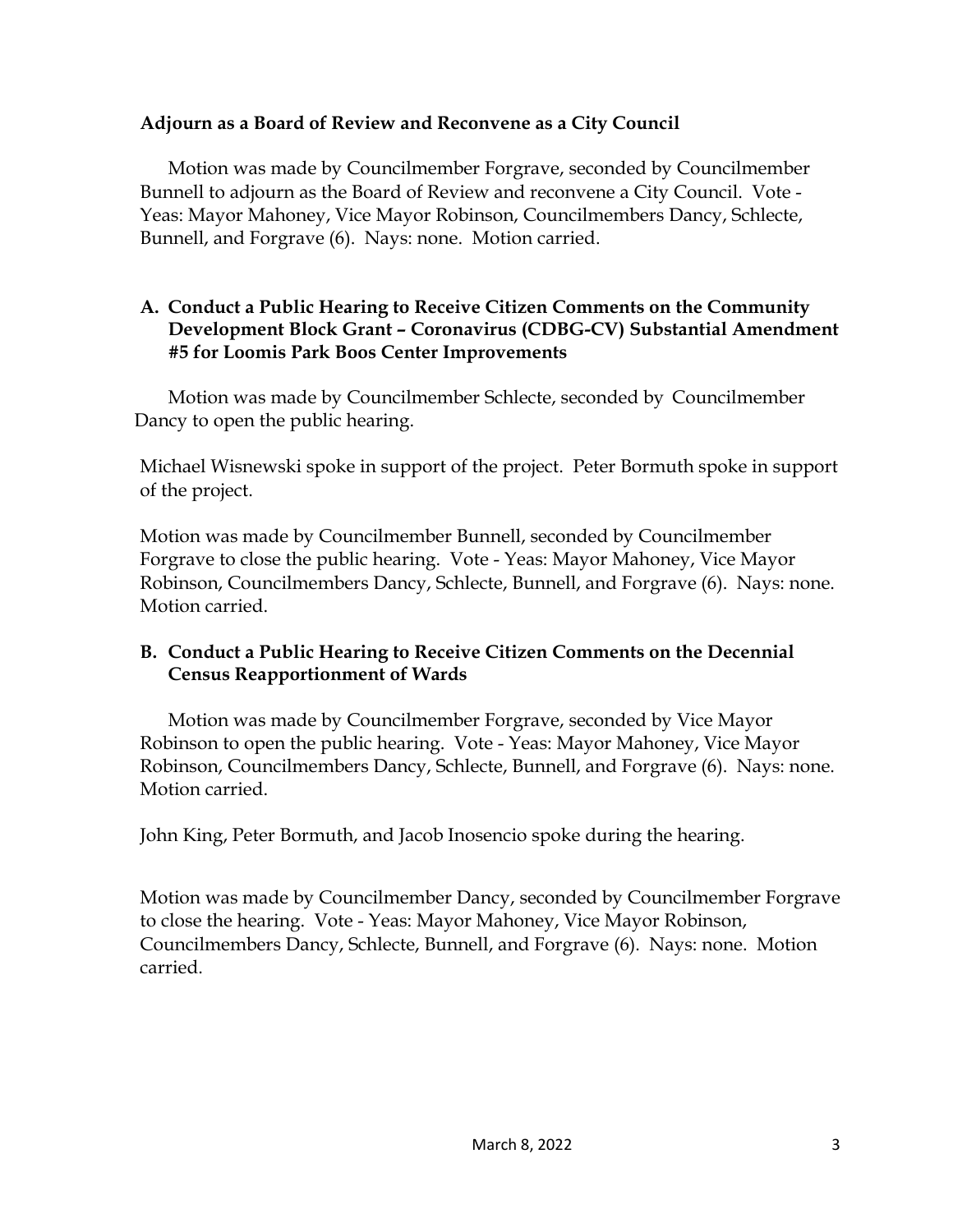### **C. Conduct a Public Hearing and Approve a Resolution in Support of a Brownfield Plan for 1002 Cooper Street (Cooper Street Biggby)**

Motion was made by Councilmember Schlecte, seconded by Councilmember Forgrave to open the public hearing. Vote - Yeas: Mayor Mahoney, Vice Mayor Robinson, Councilmembers Dancy, Schlecte, Bunnell, and Forgrave (6). Nays: none. Motion carried.

Jacob Inosencio and Ken Ksiazkiewicz spoke during the hearing.

*1. Resolution in support of a Brownfield Plan pursuant to and in accordance with the provisions of Act 381 of the Public Acts of the State of Michigan of 1996, as amended.* 

Motion was made by Councilmember Forgrave, seconded by Councilmember Bunnell to approve the resolution in support of a Brownfield Plan pursuant to and in accordance with the provision of Act 381 of the Public Acts of the State of Michigan of 1996, as amended. Vote - Yeas: Mayor Mahoney, Vice Mayor Robinson, Councilmembers Dancy, Schlecte, Bunnell, and Forgrave (6). Nays: none. Motion carried.

Motion was made by Councilmember Dancy, seconded by Councilmember Schlecte to close the public hearing. Vote - Yeas: Mayor Mahoney, Vice Mayor Robinson, Councilmembers Dancy, Schlecte, Bunnell, and Forgrave (6). Nays: none. Motion carried.

# **CITIZEN COMMENTS:**

Citizen comments were heard and the meeting continued.

A motion was made by Councilmember Schlecte, seconded by Councilmember Forgrave to take a 4 minute break. Vote - Yeas: Mayor Mahoney, Vice Mayor Robinson, Councilmembers Dancy, Schlecte, Bunnell, and Forgrave (6). Nays: none. Motion carried.

The meeting was recessed from 8:38 p.m. until 8:46 p.m.

Motion was made by Councilmember Bunnell, seconded by Councilmember Forgrave to return from the break. Vote - Yeas: Mayor Mahoney, Vice Mayor Robinson, Councilmembers Dancy, Schlecte, Bunnell, and Forgrave (6). Nays: none. Motion carried.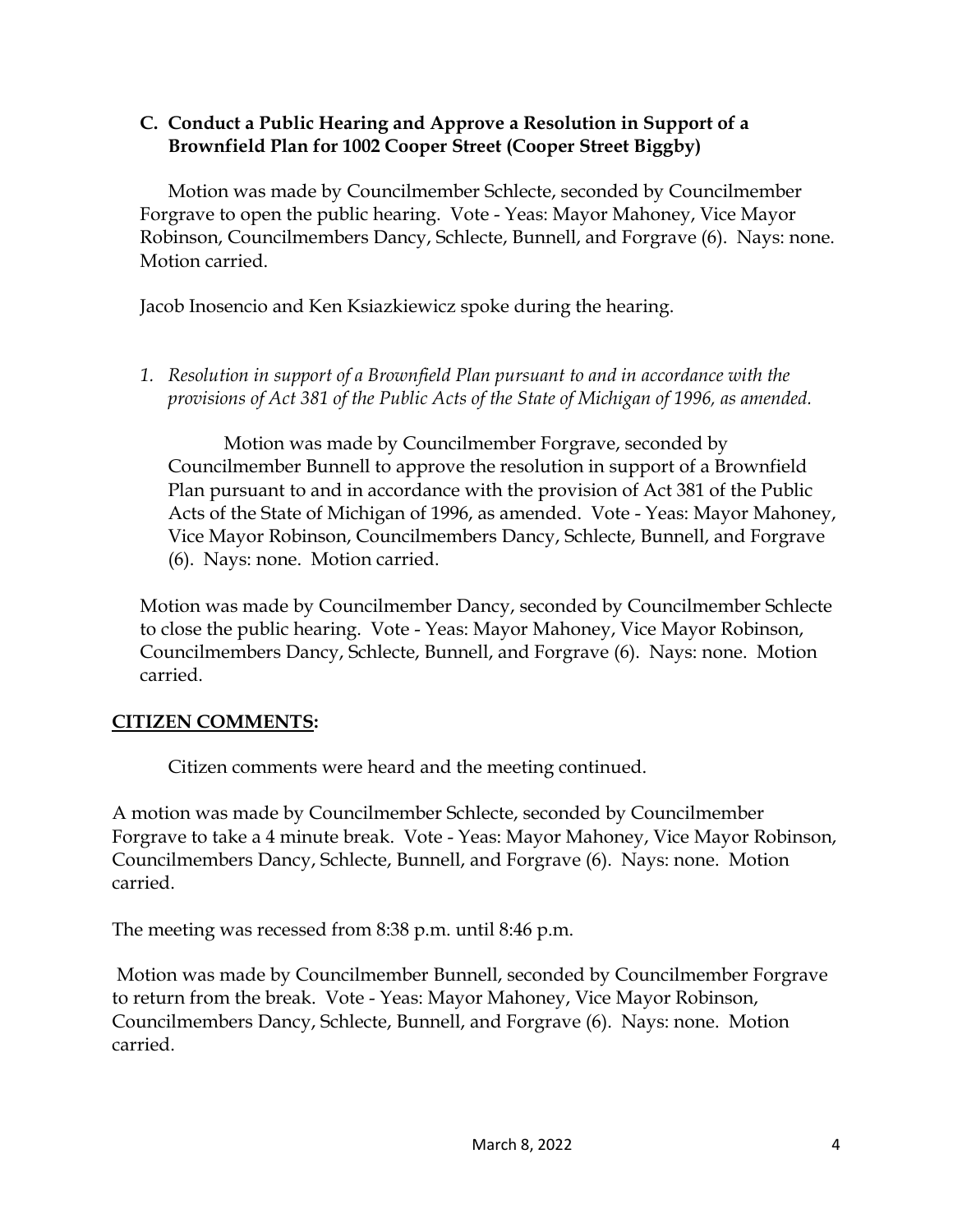## **PETITIONS & COMMUNICATION FROM CITY STAFF AND OTHER GOVERNMENTAL ENTITIES:**

- **A. Environmental Commission Meeting Minutes of January 19, 22**
- **B. Environmental Commission's City of Jackson Environmental Action Plan**
- **C. Financial Statements as of and for the 7 Months Ended January 31, 2022**
- **D. The CDBG, HOME and CDBG-CV Homeless Prevention Financial Summaries through January 31, 2022**

Motion was made by Councilmember Schlecte, seconded by Councilmember Forgrave to accept and place on file the Environmental Commission Meeting Minutes of January 19, 22, Environmental Commission's City of Jackson Environmental Action Plan, Financial Statements as of and for the 7 Months Ended January 31, 2022, and the CDBG, HOME and CDBG-CV Homeless Prevention Financial Summaries through January 31, 2022. Vote - Yeas: Mayor Mahoney, Vice Mayor Robinson, Councilmembers Dancy, Schlecte, Bunnell, and Forgrave (6). Nays: none. Motion carried.

## **CONSENT CALENDAR:**

- **A. Minutes of the Regular Meetings of February 8, 2022 and February 22, 2022** *Approve the minutes of the regular City Council Meetings of February 8, 2022 and February 22, 2022.*
- **B. Traffic Control Order 2374 – First alley west of Blackstone Street, between Louis Glick Highway and Van Buren Street**

*Approval of Traffic Control Order 2374 to avoid possible accidents with two-way traffic in this one-lane alley, traffic in the first alley west of Blackstone Street between Louis Glick Highway and Van Buren Street shall travel northbound only.* 

**C. Approve a Revocable License for a Blade Sign at D&D Bicycles at 225 N. Jackson Street** 

*Approve a Revocable License for D&D Bicycles for the installation of a building mounted blade sign within the Jackson Street public right-of-way at 225 N. Jackson Street and authorize the Mayor and City Clerk to execute the appropriate documents.* 

**D. Approve Change in ARPA Funding Allocation** 

*Extend previously obligated American Rescue Plan Act funding beyond the FY 21/22 budget to an end date not to exceed 12/31/26.* 

## **E. Approve Donation of Obsolete Equipment**

*Approve the donation of obsolete JFD Self Contained Breathing Apparatus (SCBA) equipment to the newly formed Dundee Fire Cadet Program.*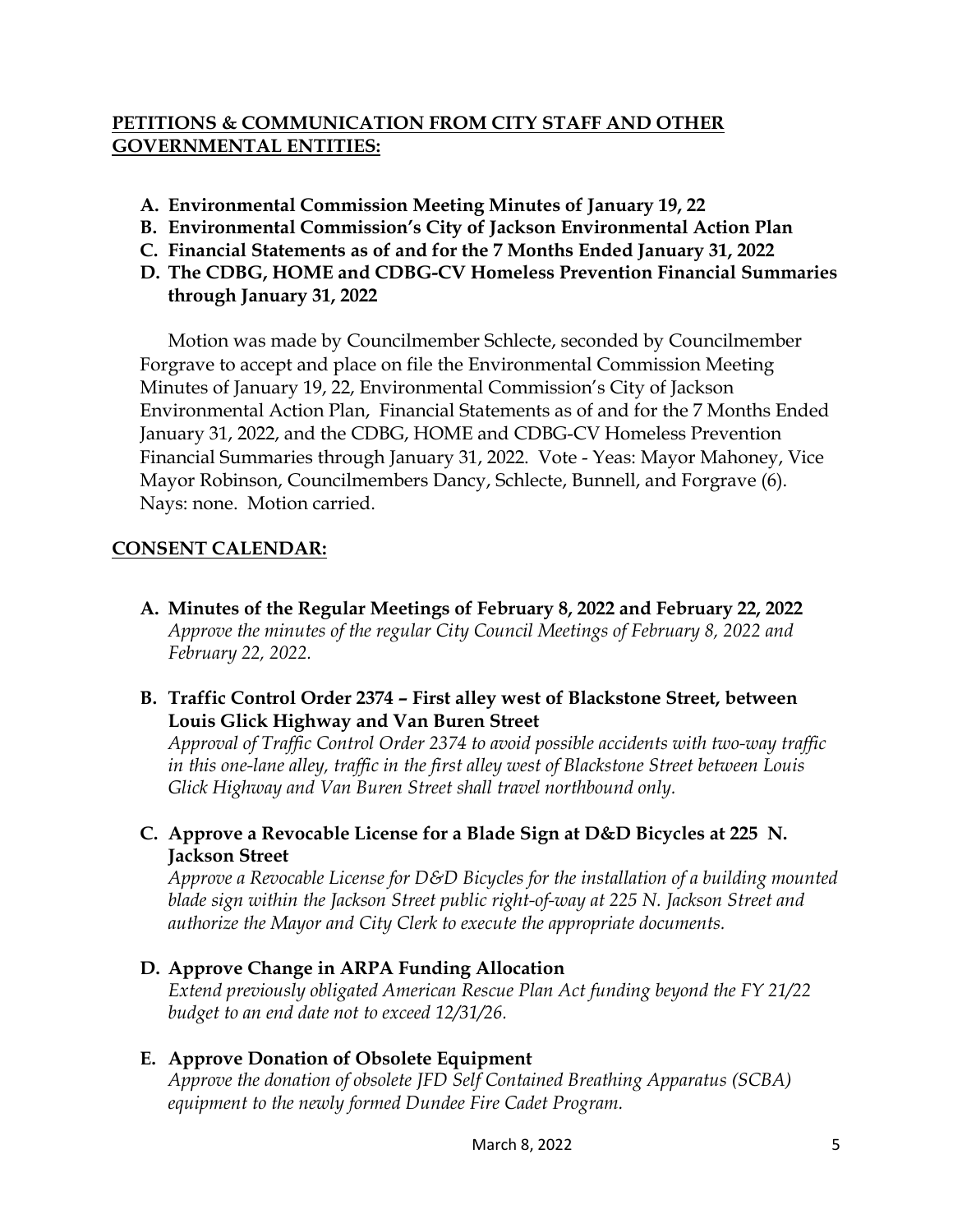## **F. Traffic Control Order 2375 – The Parkway Street at Audubon Boulevard**

*Approval of Traffic Control Order 2375 to establish driver responsibility by installing a YIELD sign on The Parkway Street causing The Parkway Street to YIELD for Audubon Boulevard.*

## **G. Traffic Control Order 2376 – Audubon Boulevard at Parkwood Way**

*Approval of Traffic Control Order 2376 to install some control at the intersection of Audubon Boulevard at Parkwood Way to establish justifiable driver responsibility. It therefore has been recommended that YIELD signs be placed on Audubon Boulevard causing Audubon Boulevard traffic to YIELD to Parkwood Way traffic.* 

# **H. Special Event Application for Food Truck Tuesdays**

*Approve a request from the Jackson Downtown Development Authority, Michigan Theatre, and Jackson Symphony Orchestra to conduct their Food Truck Tuesday events on June 7 & 21, July 5 & 19, August 2 & 16, 2022 from 11:00 a.m. until 1:00 p.m. in the True Community Credit Union City Square and Horace Blackman Park.* 

## **I. Special Event Application for Friday Film Nights**

*Approve a request from the Jackson Downtown Development Authority, Michigan Theatre, and Jackson Symphony Orchestra to conduct their Friday Film Nights on June 17, July 8, and August 19 from 9:00 – 11:30 p.m. in the True Community Credit Union City Square and Horace Blackman Park.* 

**J. Special Event Application: Ella Sharp Museum Art, Beer, & Wine Festival**  *Approve a request from the Ella Sharp Museum to host their Art, Beer, & Wine Festival on June 1, 2022 in Ella Sharp Park.* 

## **K. Special Event Application: Around the Park for Autism**

*Approve a request from the Jackson Autism Support Network to host "Around the Park for Autism" on May 14, 2022 in and around Sparks Foundation Park.* 

## **L. Special Event Application for the Jackson Downtown Development Authority 2022 Cruise Ins and Concerts**

*Approve a request from the Jackson Downtown Development Authority, Michigan Theatre, and Jackson Symphony Orchestra to conduct their Cruise In and Concert events on May 27, June 24, July 29, August 26 and September 23, 2022 from 5:00 p.m. to 9:30 p.m. in Downtown Jackson.* 

## **M. Special Event Application: Fairy Festival**

*Approve a request from the Jackson School of the Arts to host their Fairy Festival April 30-May 1, 2022 in Parking Lot #6, downtown Jackson.*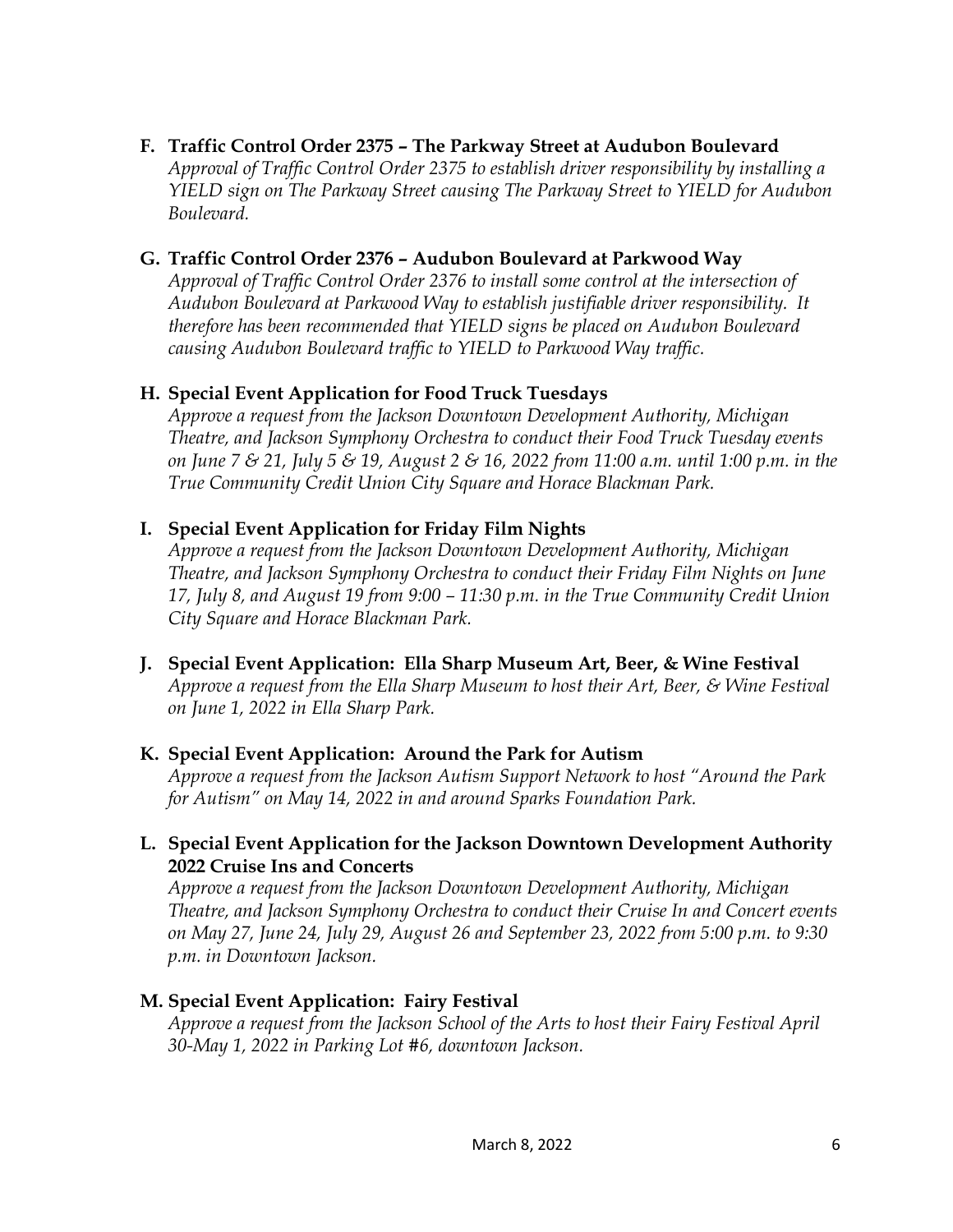### **N. Special Event Application: Herb Elfring Drive-By Parade**

*Approve a request from One Stop Veteran's Resources to host a drive-by parade honoring Herb Elfring on April 2, 2022 in downtown Jackson.* 

#### **O. Special Event Application: JDRF One Walk**

*Approve a request from the Juvenile Diabetes Research Foundation to host their "One Walk" on June 11, 2022 in Ella Sharp Park.* 

#### **P. Special Event Application: Grand River Brewery Pints & Pistons**

*Approve a request from the Grand River Brewery to host their Pints and Pistons event April 23-24, 2022 at the Grand River Farmers Market Pavilion.* 

#### **Q. Special Event Application: City of Jackson Police Department Police Memorial**

*Approve a request from the City of Jackson Police Department to host their Police Memorial on May 11, 2022 in Horace Blackman Park.* 

## **R. Special Event Application: Relay for Life**

*Approve a request from the American Cancer Society to host their Relay for Life event July 29-30, 2022, in and around Sparks Foundation Park.* 

## **S. Performance Resolution for Municipalities for the Installation of License Plate Recognition Cameras on State-Controlled Trunkline Streets**

*Approve a Performance Resolution for Municipalities for attachment to an application for a Michigan Department of Transportation Construction Permit for Operations within State Highway Right-of-Way for the installation of license plate recognition cameras on state-controlled trunkline streets and authorize the City Clerk to sign the document.* 

#### **T. Resolution for Approval of a Contract with the Michigan Department of Transportation for work at the intersections of West Avenue and Franklin Street, West Avenue and Morrell Street, and Ganson Street and Elm Street**  *Approve a resolution to enter into a contract with the Michigan Department of Transportation (MDOT) for realignment and signal modernization at the intersection of West Avenue and Franklin Street, remove the signal at West Avenue and Washington Avenue, and signal modernization at the West Avenue at Morrell Street, and Ganson and Elm Street intersections, and authorize the Mayor and City Clerk to execute the appropriate documents.*

**U. Resolution for Approval of a Contract with the Michigan Department of Transportation for Replacement of the Railroad Bridge over Mechanic Street** *Approve a resolution to enter into a contract with the Michigan Department of Transportation (MDOT) for replacement of the railroad bridge over Mechanic Street, and authorize the Mayor and City Manager to execute the appropriate documents.*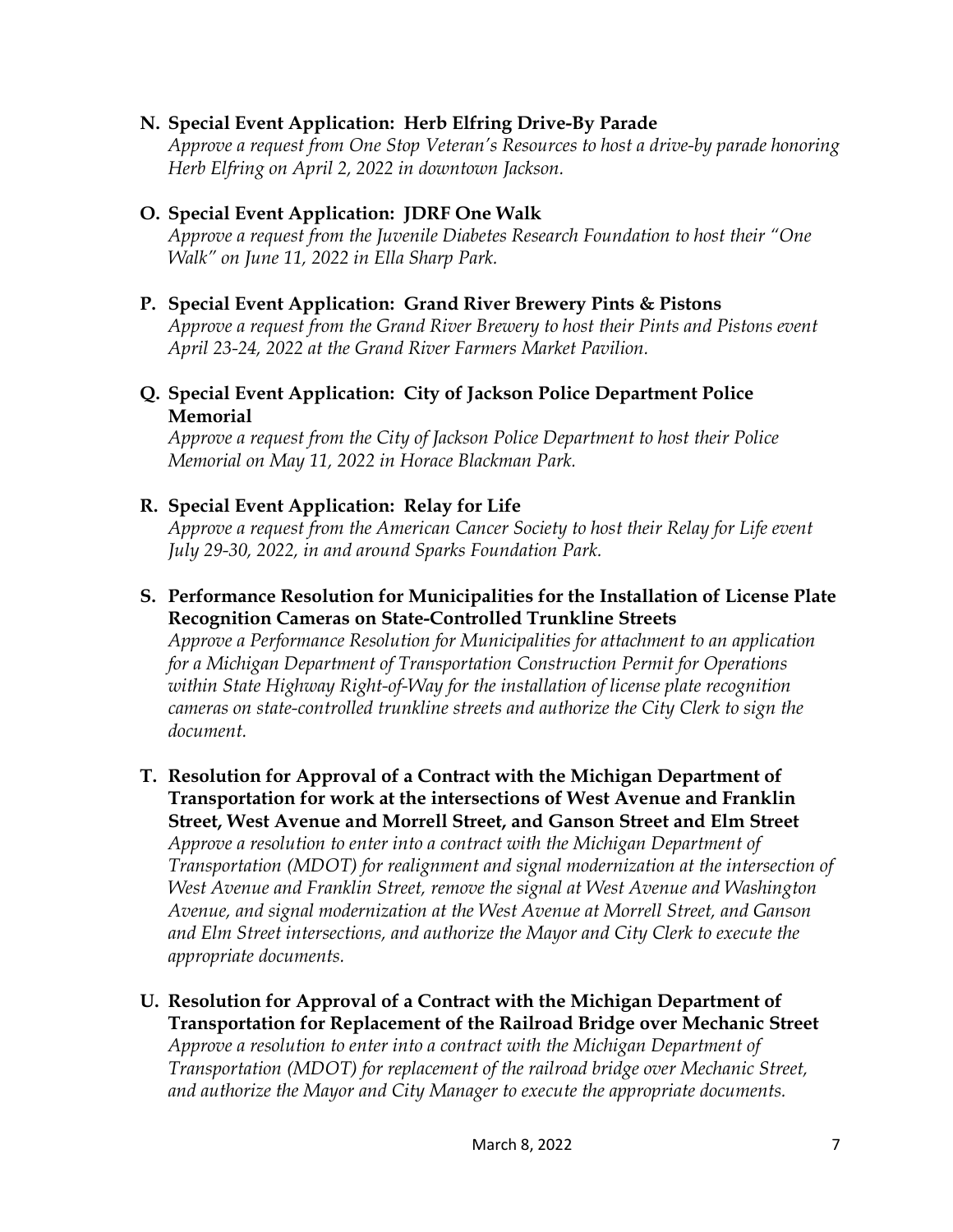### **V. Resolution for Approval of a Contract with the Michigan Department of Transportation for Replacement of the Railroad Bridge over Jackson Street**

*Approve a resolution to enter into a contract with the Michigan Department of Transportation (MDOT) for replacement of the railroad bridge over Jackson Street, and authorize the Mayor and City Manager to execute the appropriate documents.* 

Motion was made by Councilmember Bunnell, seconded by Councilmember Forgrave to approve the consent calendar. Councilmember Schlecte requested that items A, B, and S be pulled for separate consideration. Vote was taken on the motion to approve the consent calendar with the removal of items A, B, and S**.** Vote - Yeas: Mayor Mahoney, Vice Mayor Robinson, Councilmembers Dancy, Schlecte, Bunnell, and Forgrave (6). Nays: none. Motion carried.

Motion was made by Councilmember Schlecte, seconded by Councilmember Forgrave to separate the question in item A. Vote - Yeas: Mayor Mahoney, Vice Mayor Robinson, Councilmembers Dancy, Schlecte, Bunnell, and Forgrave (6). Nays: none. Motion carried.

Motion was made by Councilmember Forgrave, seconded by Councilmember Dancy to approve the meeting minutes of the February 8, 2022 Council Meeting. Councilmember Schlecte stated that she would be abstaining due to her absence at the meeting. Vote - Yeas: Mayor Mahoney, Vice Mayor Robinson, Councilmembers Dancy, Bunnell, and Forgrave (5). Nays: none. Abstention: Schlecte. Motion carried.

Motion was made by Councilmember Forgrave, seconded by Councilmember Schlecte to approve the meeting minutes of the February 22, 2022 Council Meeting Minutes. Vote - Yeas: Mayor Mahoney, Vice Mayor Robinson, Councilmembers Dancy, Schlecte, Bunnell, and Forgrave (6). Nays: none. Motion carried.

Motion was made by Councilmember Schlecte, seconded for discussion by Councilmember Forgrave to table the approval of Traffic Control Order 2374 to avoid possible accidents with two-way traffic in this one-lane alley, traffic in the first alley west of Blackstone Street between Louis Glick Highway and Van Buren Street shall travel northbound only.

Motion to amend was made by Councilmember Bunnell, seconded by Councilmember Schlecte to postpone until March 22, 2022 so that property owners can be notified. Vote - Yeas: Vice Mayor Robinson, Schlecte, and Bunnell (3). Nays: Mayor Mahoney, Councilmembers Dancy, and Forgrave (3). Motion failed.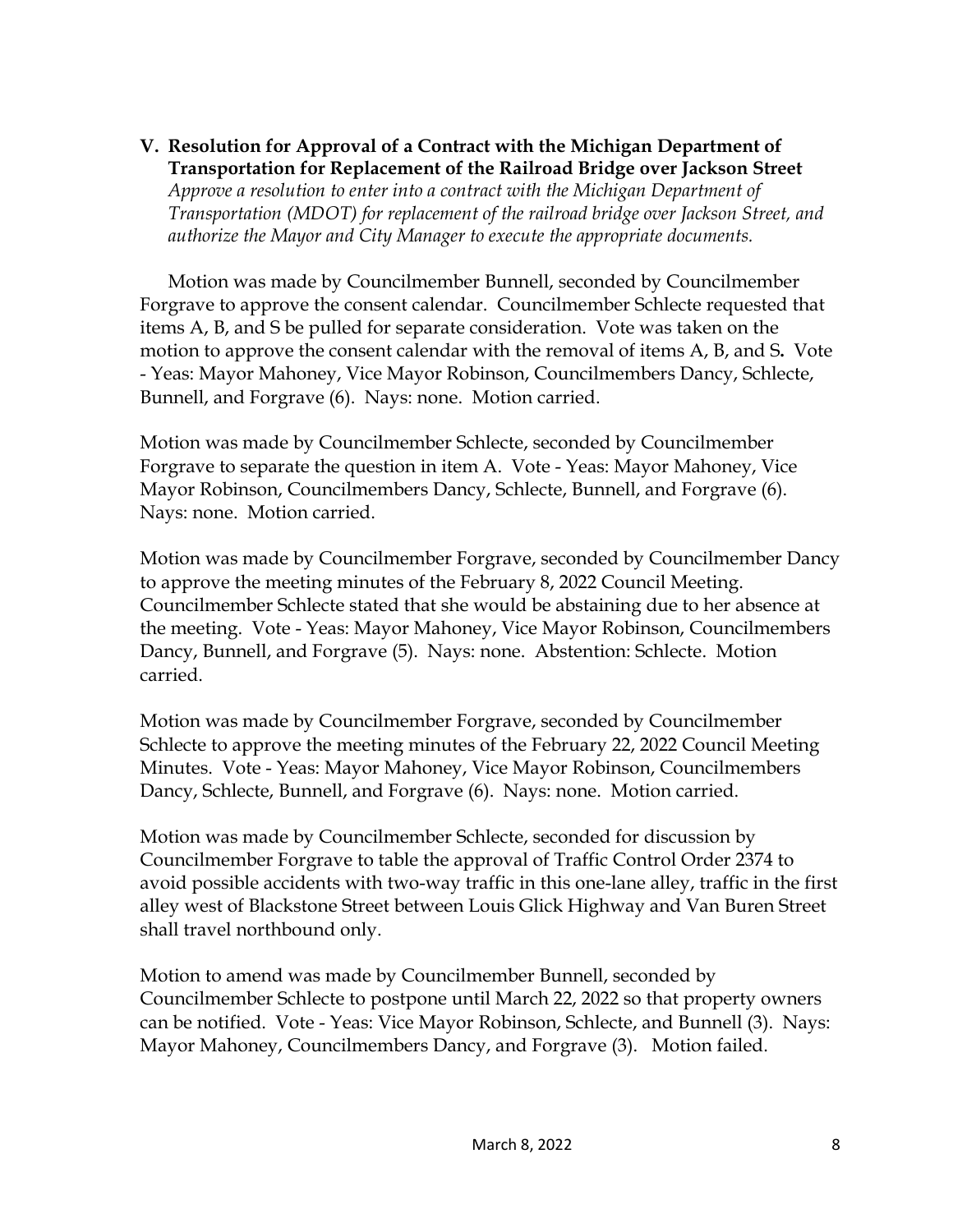Motion was made by Councilmember Forgrave, seconded by Councilmember Dancy to approve Traffic Control Order 2374 and instruct the Assessor's Office to work with the City Attorney to find out options to vacate the alley. Vote - Yeas: Mayor Mahoney, Vice Mayor Robinson, Councilmembers Dancy, Schlecte, Bunnell, and Forgrave (6). Nays: none. Motion carried.

Motion was made by Councilmember Schlecte, seconded by Councilmember Forgrave to approve a Performance Resolution for Municipalities for attachment to an application for a Michigan Department of Transportation Construction Permit for Operations within State Highway Right-of-Way for the installation of license plate recognition cameras on state-controlled trunk line streets and authorize the City Clerk to sign the document. Vote - Yeas: Mayor Mahoney, Vice Mayor Robinson, Councilmembers Dancy, Schlecte, Bunnell, and Forgrave (6). Nays: none. Motion carried.

## **OTHER BUSINESS:** none.

## **NEW BUSINESS:**

**A. Consideration of a Development Agreement between the City of Jackson and 506 W. Washington LLC**

**Recommendation:** *Consider authorizing the City Attorney to prepare a Development Agreement extension between the City of Jackson and 506 W. Washington LLC, for the property 506 W. Washington Ave that would extend the timeframe for 8 months to address outstanding violations of the City of Jackson Chapter 14 Code of Ordinances and issue blight violation as ramification for non-compliance with the Development Agreement.* 

Motion was made by Councilmember Forgrave, seconded by Councilmember Dancy to authorizing the City Attorney to prepare a Development Agreement extension between the City of Jackson and 506 W. Washington LLC, for the property 506 W. Washington Ave that would extend the timeframe for 8 months to address outstanding violations of the City of Jackson Chapter 14 Code of Ordinances and issue blight violation as ramification for non-compliance with the Development Agreement. Councilmember Schlecte stated that she would be abstaining from the vote. Vote - Yeas: Mayor Mahoney, Vice Mayor Robinson, Councilmembers Dancy, Bunnell, and Forgrave (5). Nays: none. Abstention: Councilmember Schlecte. Motion carried.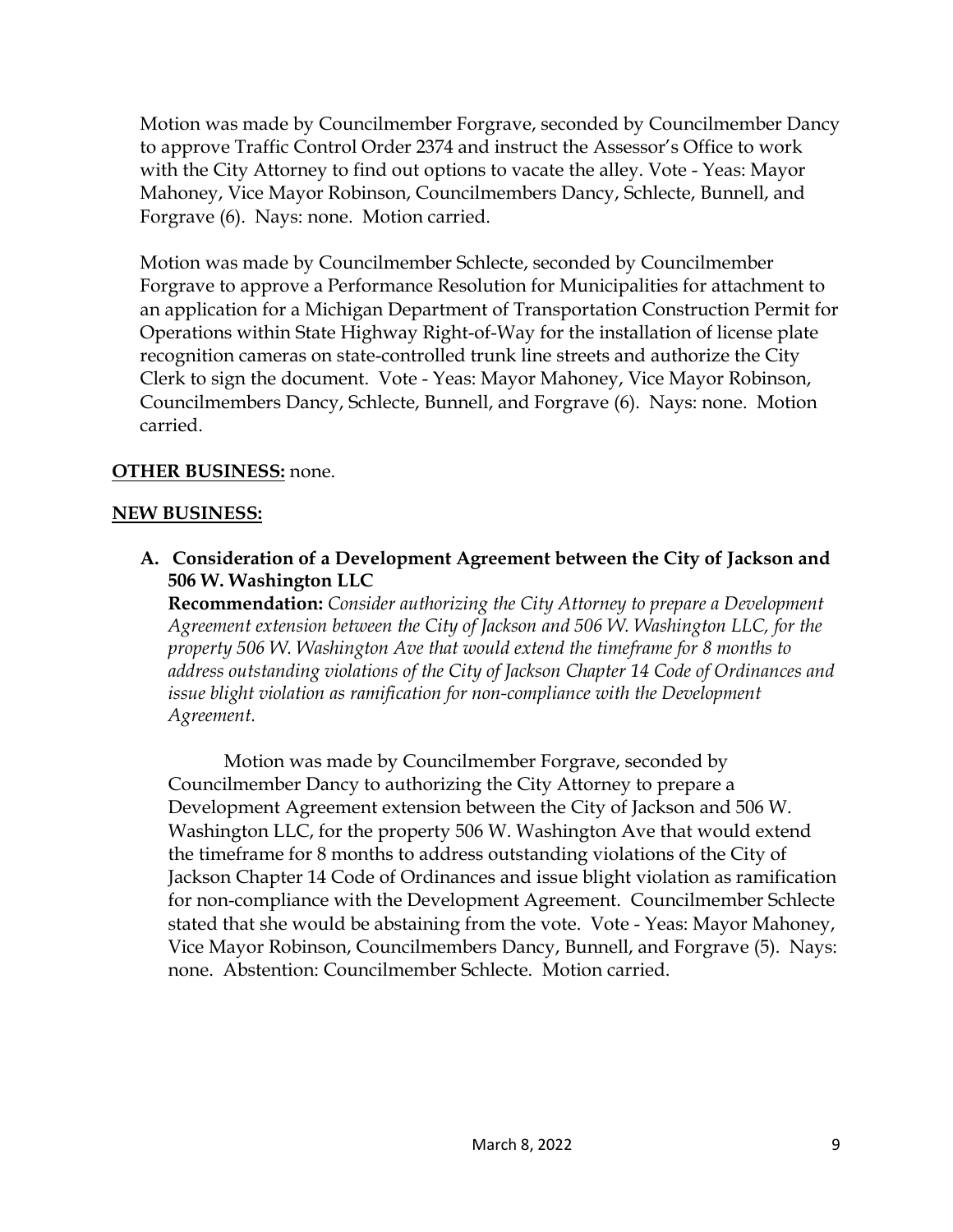## **B. Interim Balancing Change Order 7 to the Clinton Street and Glick Highway Construction Contract with Bailey Excavating, Inc.**

**Recommendation:** *Approve Interim Balancing Change Order 7 to the Clinton Street and Glick Highway Construction contract with Bailey Excavating, Inc. in the decreased amount of \$9,150.24 to balance contract quantities for various items that are substantially complete to match quantities placed in the field and authorize the City Manager and City Engineer to execute the appropriate document.* 

Motion was made by Councilmember Bunnell, seconded by Councilmember Schlecte to Approve Interim Balancing Change Order 7 to the Clinton Street and Glick Highway Construction contract with Bailey Excavating, Inc., in the decreased amount of \$9,150.24 to balance contract quantities for various items that are substantially complete to match quantities placed in the field and authorize the City Manager and City Engineer to execute the appropriate document. Vote - Yeas: Mayor Mahoney, Vice Mayor Robinson, Councilmembers Dancy, Schlecte, Bunnell, and Forgrave (6). Nays: none. Motion carried.

**C. Contract Award for 2022 Interceptor Sewer Rehabilitation Engineering Recommendation:** *Approve the award of the 2022 Interceptor Sewer Rehabilitation Engineering contract to NTH Consultants, Ltd. Of Northville, Michigan in the amount of \$127,060.79 and authorize the Mayor and City Clerk to execute the appropriate document(s) in accordance with the Purchasing Agent.* 

Motion was made by Councilmember Forgrave, seconded by Councilmember Schlecte to approve the award of the 2022 Interceptor Sewer Rehabilitation Engineering contract to NTH Consultants, Ltd. Of Northville, Michigan in the amount of \$127,060.79 and authorize the Mayor and City Clerk to execute the appropriate document(s) in accordance with the Purchasing Agent. Vote - Yeas: Mayor Mahoney, Vice Mayor Robinson, Councilmembers Dancy, Schlecte, Bunnell, and Forgrave (6). Nays: none. Motion carried.

# **D. Contract Award for 2022 Major Street Engineering**

**Recommendation:** *Approve the award for the 2022 Major Street Engineering contract to Spaulding DeDecker of Novi, Michigan in the amount of \$139,455.00 and authorize the Mayor and City Clerk to execute the appropriate document(s) in accordance with the Purchasing Agent.* 

Motion was made by Councilmember Dancy, seconded by Councilmember Forgrave to approve the award for the 2022 Major Street Engineering contract to Spaulding DeDecker of Novi, Michigan in the amount of \$139,455.00 and authorize the Mayor and City Clerk to execute the appropriate document(s) in accordance with the Purchasing Agent.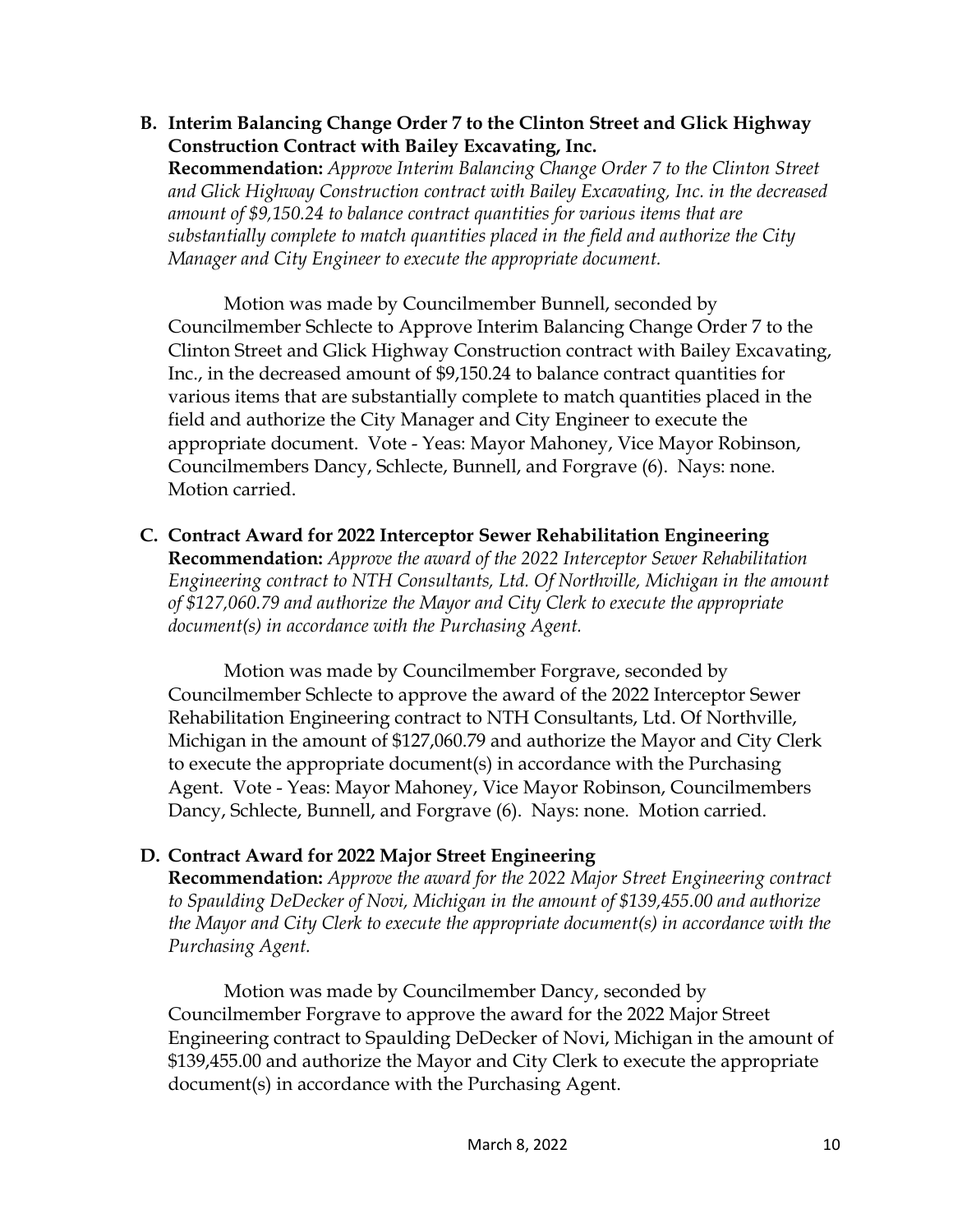Vote - Yeas: Mayor Mahoney, Vice Mayor Robinson, Councilmembers Dancy, Schlecte, Bunnell, and Forgrave (6). Nays: none. Motion carried.

**E. Contract Award for 2022 As-Needed Materials Testing Services Engineering Recommendation:** *Approve the award for the 2022 As-Needed Materials Testing Services contract to Professional Services Industries, Inc. of Lansing, Michigan in the amount of \$125,205.00 and authorize the Mayor and City Clerk to execute the appropriate document(s) in accordance with the Purchasing Agent.* 

Motion was made by Councilmember Forgrave, seconded by Councilmember Bunnell to approve the award for the 2022 As-Needed Materials Testing Services contract to Professional Services Industries, Inc. of Lansing, Michigan in the amount of \$125,205.00 and authorize the Mayor and City Clerk to execute the appropriate document(s) in accordance with the Purchasing Agent. Vote - Yeas: Mayor Mahoney, Vice Mayor Robinson, Councilmembers Dancy, Schlecte, Bunnell, and Forgrave (6). Nays: none. Motion carried.

**F. Contract Award for 2022 Water Main & Lead Service Line Replacement Engineering** 

**Recommendation:** *Approve the award for the 2022 Water Main and Lead Service Line Replacement Engineering contract to Hubbell, Roth & Clark, Inc. of Jackson, Michigan in the amount of \$117,234.90 and authorize the Mayor and City Clerk to execute the appropriate document(s) with the Purchasing Agent.* 

Motion was made by Councilmember Forgrave, seconded by Councilmember Dancy to approve the award for the 2022 Water Main and Lead Service Line Replacement Engineering contract to Hubbell, Roth & Clark, Inc. of Jackson, Michigan in the amount of \$117,234.90 and authorize the Mayor and City Clerk to execute the appropriate document(s) with the Purchasing Agent. Vote - Yeas: Mayor Mahoney, Vice Mayor Robinson, Councilmembers Dancy, Schlecte, Bunnell, and Forgrave (6). Nays: none. Motion carried.

### **G. Resolution for Approval of a Contract with the Michigan Department of Transportation for work on Greenwood Avenue, the intersection of Greenwood and First Street, and the intersections of Fourth Street/Greenwood/Griswold Street and Fourth Street and Prospect Street Recommendation:** *Approve a resolution to enter into a contract with the Michigan Department of Transportation (MDOT) for mill and resurface, intersection improvement concrete sidewalk ramps and pavement markings along Greenwood Avenue from Fourth Street to Morrell Street, realignment of the Greenwood Avenue and First Street intersection, and signal modernization at the Fourth Street, Greenwood Avenue and*

*Griswold Street intersection and the Fourth Street and Prospect Street intersection, and authorize the Mayor and City Clerk to execute the appropriate documents.*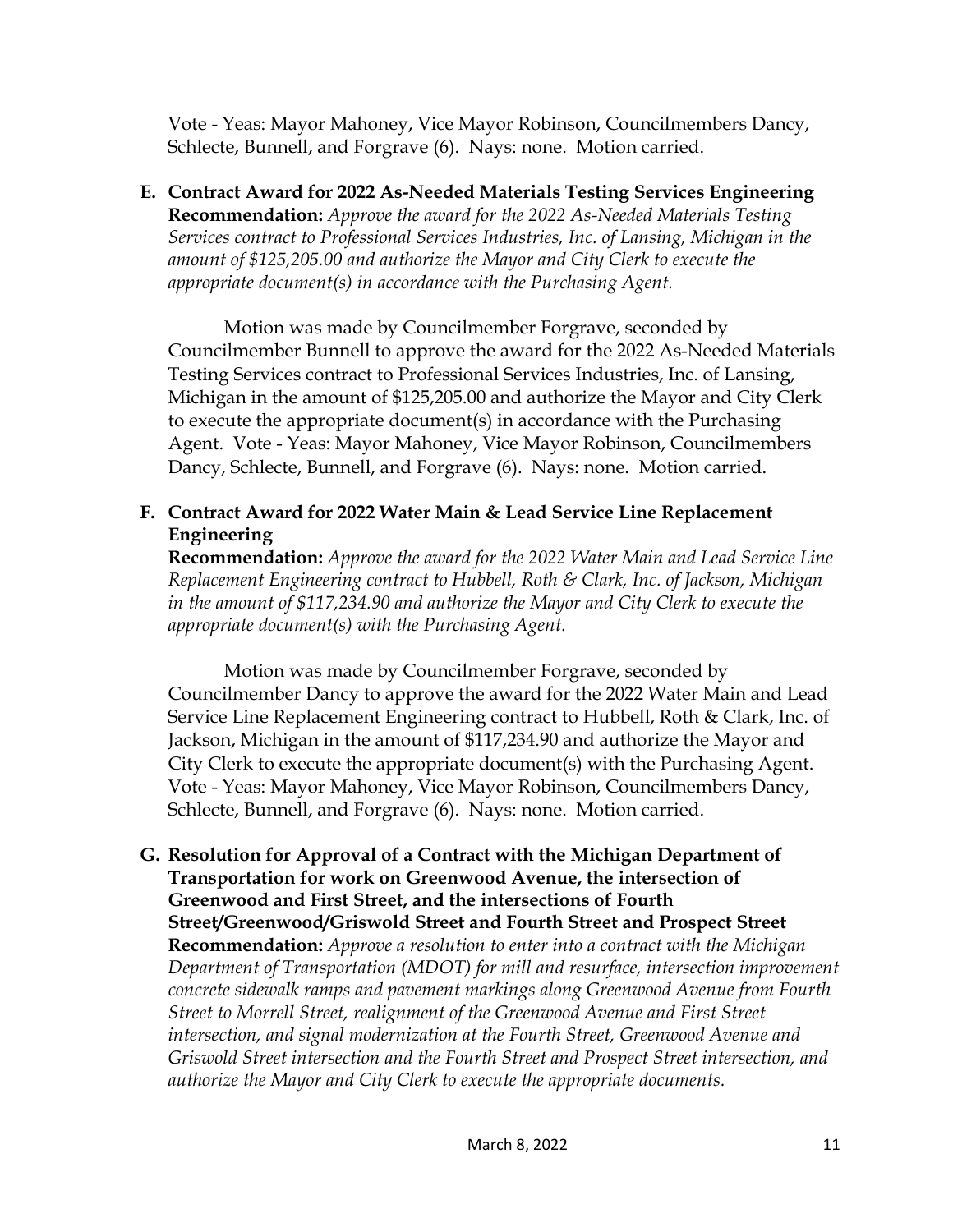Motion was made by Councilmember Schlecte, seconded by Councilmember Bunnell to approve a resolution to enter into a contract with the Michigan Department of Transportation (MDOT) for mill and resurface, intersection improvement concrete sidewalk ramps and pavement markings along Greenwood Avenue from Fourth Street to Morrell Street, realignment of the Greenwood Avenue and First Street intersection, and signal modernization at the Fourth Street, Greenwood Avenue and Griswold Street intersection and the Fourth Street and Prospect Street intersection, and authorize the Mayor and City Clerk to execute the appropriate documents. Vote - Yeas: Mayor Mahoney, Vice Mayor Robinson, Councilmembers Dancy, Schlecte, Bunnell, and Forgrave (6). Nays: none. Motion carried.

#### **H. Approve the sale of City Owned Properties Located at 227 & 229 W. Wilkins Street to MVAH Holding LLC for \$10,000**

**Recommendation:** *Approve the sale of City owned properties located at 227 and 229 W. Wilkins Street to MVAH Holding LLC for \$10,000 and authorize the City Manager and City Attorney to execute the appropriate documents, making minor modifications as necessary.* 

Motion was made by Councilmember Forgrave, seconded by Councilmember Dancy to approve the sale of City owned properties located at 227 and 229 W. Wilkins Street to MVAH Holding LLC for \$10,000 and authorize the City Manager and City Attorney to execute the appropriate documents, making minor modifications if necessary. Vote - Yeas: Mayor Mahoney, Vice Mayor Robinson, Councilmembers Dancy, Schlecte, Bunnell, and Forgrave (6). Nays: none. Motion carried.

## **I. Changes to the Standard Lighting Contract for Streetlights with Consumers Energy for the Removal of a Streetlight on Glick Highway**

**Recommendation:** *Approve the resolution for changes to the Standard Lighting Contract for streetlights with Consumers Energy and authorize the Mayor and City Clerk to execute the appropriate documents.* 

Motion was made by Councilmember Bunnell, seconded by Councilmember Schlecte Robinson to approve the resolution for changes to the Standard Lighting Contract for streetlights with Consumers Energy and authorize the Mayor and City Clerk to execute the appropriate documents. Vote - Yeas: Mayor Mahoney, Vice Mayor Robinson, Councilmembers Dancy, Schlecte, Bunnell, and Forgrave (6). Nays: none. Motion carried.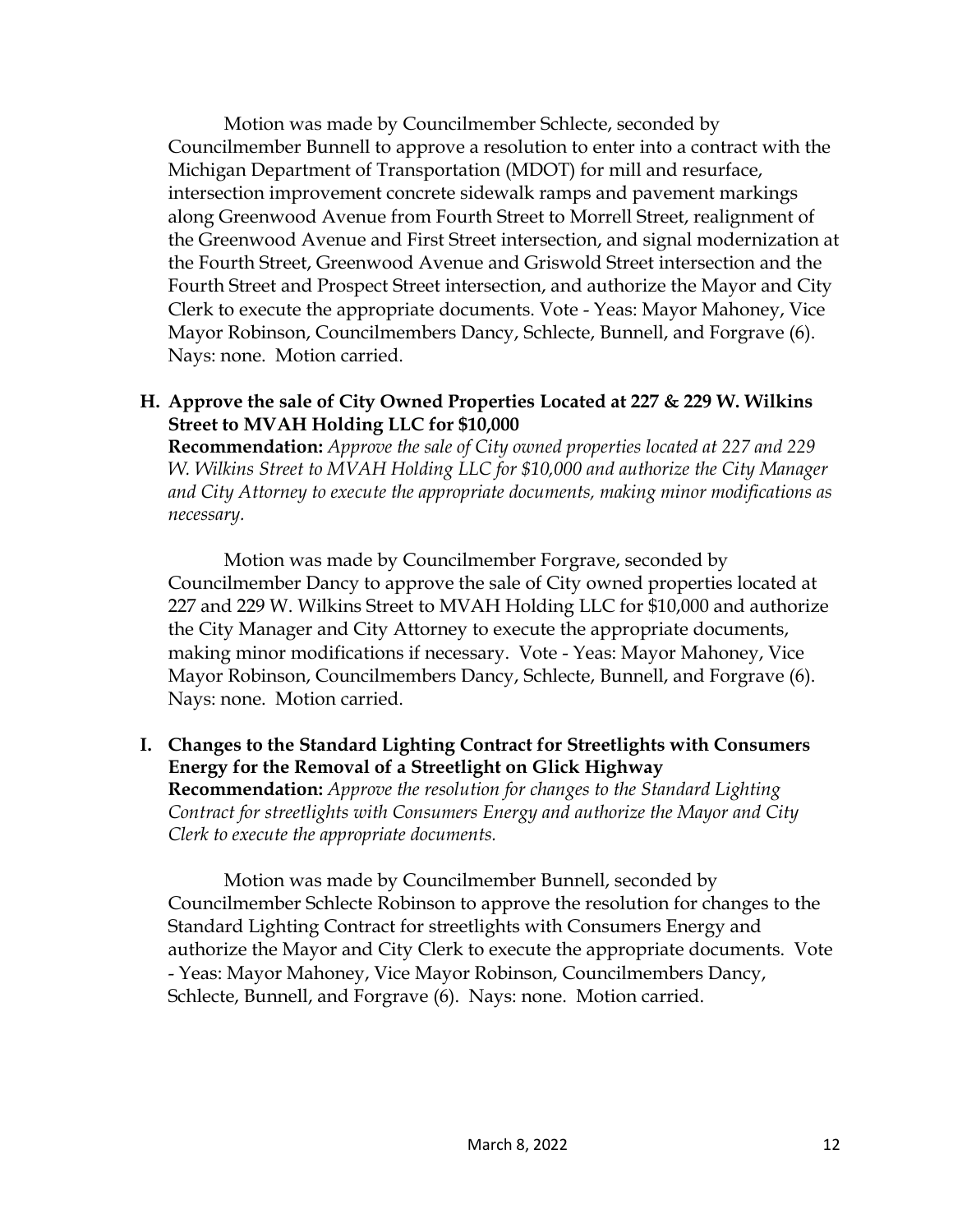#### **J. Award the Parks, Cemeteries and Downtown mowing and irrigation contract to Picture Perfect Lawn Care LLC, of Concord, Michigan in the amount of \$256,348.31**

**Recommendation:** *Award the Parks, Cemeteries and Downtown mowing and irrigation contract to Picture Perfect Lawn Care LLC, of Concord, Michigan in the amount of \$256,348.31 and authorize the Mayor and City Clerk to execute the appropriate documents.* 

Motion was made by Councilmember Schlecte, seconded by Councilmember Forgrave to award the Parks, Cemeteries and Downtown mowing and irrigation contract to Picture Perfect Lawn Care LLC, of Concord, Michigan in the amount of \$256,348.31 and authorize the Mayor and City Clerk to execute the appropriate documents. Vote - Yeas: Mayor Mahoney, Vice Mayor Robinson, Councilmembers Dancy, Schlecte, Bunnell, and Forgrave (6). Nays: none. Motion carried.

**K. Renew Contract with Bio Tech Argonomics for Bio-Solids Removal Recommendation:** *Renew the contract with Bio Tech Argonomics for bio-solids removal from the Waste Water Treatment Plant and authorize the Mayor and City Clerk to execute the appropriate documents.* 

Motion was made by Councilmember Schlecte, seconded by Councilmember Dancy to renew the contract with Bio Tech Argonomics for biosolids removal from the Waste Water Treatment Plant and authorize the Mayor and City Council to execute the appropriate documents. Vote - Yeas: Mayor Mahoney, Vice Mayor Robinson, Councilmembers Dancy, Schlecte, Bunnell, and Forgrave (6). Nays: none. Motion carried.

**L. Changes to the Standard Lighting Contract for Streetlight with Consumers Energy for the Removal of a Streetlight on Cooper Street at Price Street Recommendation:** *Approve the resolution for changes to the Standard Lighting Contract for streetlights on Cooper Street at Price Street with Consumers Energy and authorize the Mayor and City Clerk to execute the appropriate documents.* 

Motion was made by Councilmember Schlecte, seconded by Vice Mayor Robinson to approve the resolution for changes to the Standard Lighting Contract for streetlights on Cooper Street at Price Street with Consumers Energy and authorize the Mayor and City Clerk to execute the appropriate documents. Vote - Yeas: Mayor Mahoney, Vice Mayor Robinson, Councilmembers Dancy, Schlecte, Bunnell, and Forgrave (6). Nays: none. Motion carried.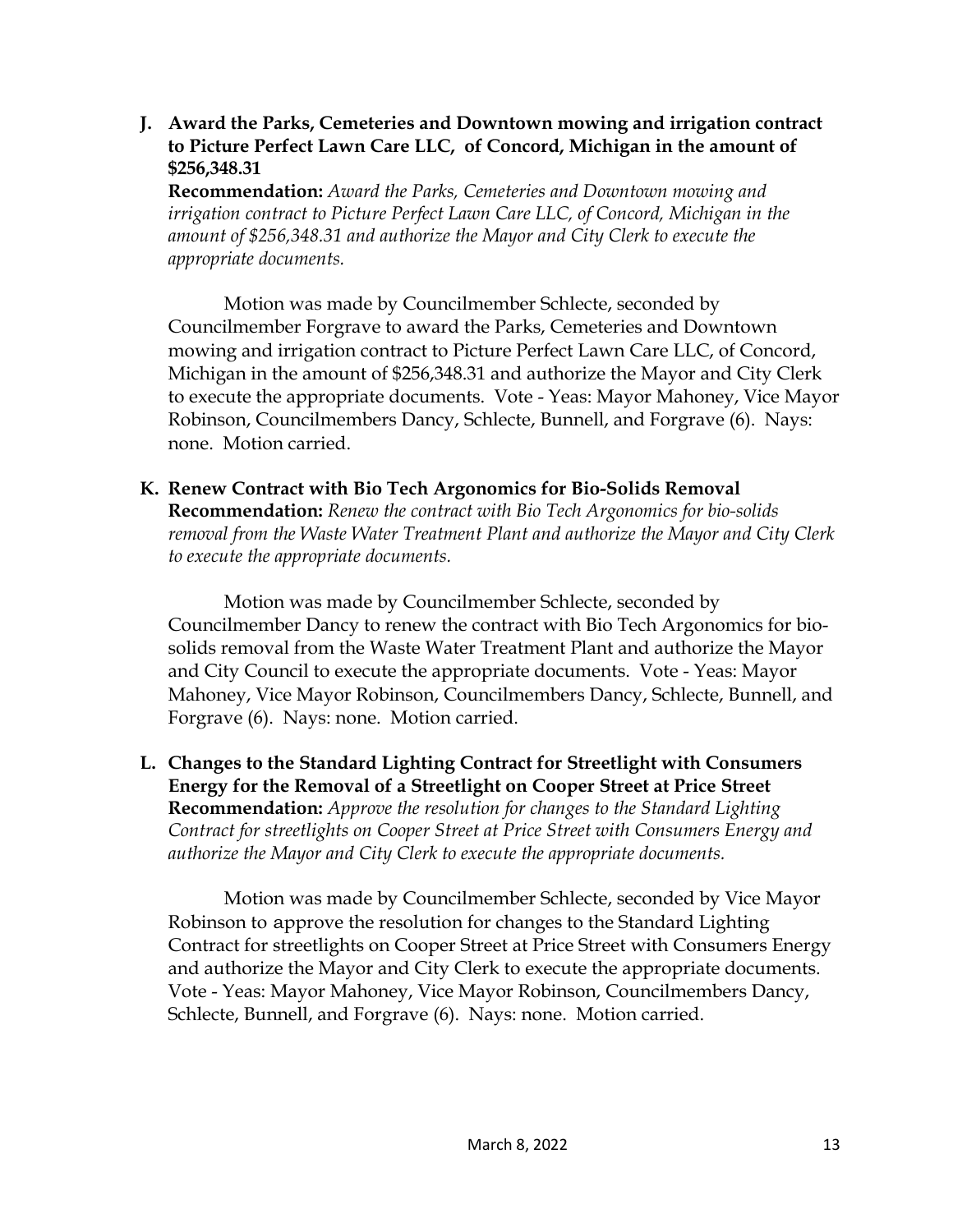### **M. First Reading of Ordinance No. 512**

**Recommendation:** *Approve first reading and move to second reading/final adoption an ordinance establishing the Ward boundaries as required in Section 6.2 Election Wards and Precincts of the Jackson City Charter.*

Motion was made by Councilmember Schlecte, seconded for discussion by Councilmember Dancy to move for approval Plan B. Vote - Yeas: Councilmember Schlecte (1). Nays: Mayor Mahoney, Vice Mayor Robinson, Councilmembers Dancy, Bunnell, and Forgrave (5). Motion failed.

Motion was made by Councilmember Forgrave, seconded by Councilmember Dancy to approve Plan A for Ordinance No. 512. Vote - Yeas: Mayor Mahoney, Councilmembers Dancy, Bunnell, and Forgrave (4). Nays: Vice Mayor Robinson and Councilmember Schlecte (2). Motion carried.

#### **N. Special Assessment Hearing Notification Changes**

**Recommendation:** *Revisit the required time frame for notification of special assessment hearings.* 

Motion was made by Councilmember Forgrave, seconded by Councilmember Dancy to revisit the required time frame for notification of special assessment hearings. Vote - Yeas: Mayor Mahoney, Vice Mayor Robinson, Councilmembers Dancy, Schlecte, Bunnell, and Forgrave (6). Nays: none. Motion carried.

## **O. Approve for First Reading and Advance to Second Reading a Proposed Amendment to Section 16-518 under Chapter 16, Article XVIII of the Jackson Code of Ordinances**

**Recommendation:** *Approve for First Reading and advance to Second Reading a proposed amendment to Section 16-518 under Chapter 16, Article XVIII of the Jackson Code of Ordinances.* 

Motion was made by Councilmember Forgrave, seconded by Councilmember Bunnell to approve for first reading and advance to Second Reading a proposed amendment to Section 16-518 under Chapter 16, Article XVIII of the Jackson Code of Ordinances. Vote - Yeas: Mayor Mahoney, Vice Mayor Robinson, Councilmembers Schlecte, Bunnell, and Forgrave (5). Nays: Councilmember Dancy (1). Motion carried.

**P. Approval of a Contract Award for the Lewis Street Pump Station Replacement to Kennedy Industries in the amount of \$231,499.98 Recommendation:** *Approve the contract award for the Lewis Street pump station replacement to Kennedy Industries in the amount of \$231,499.98.*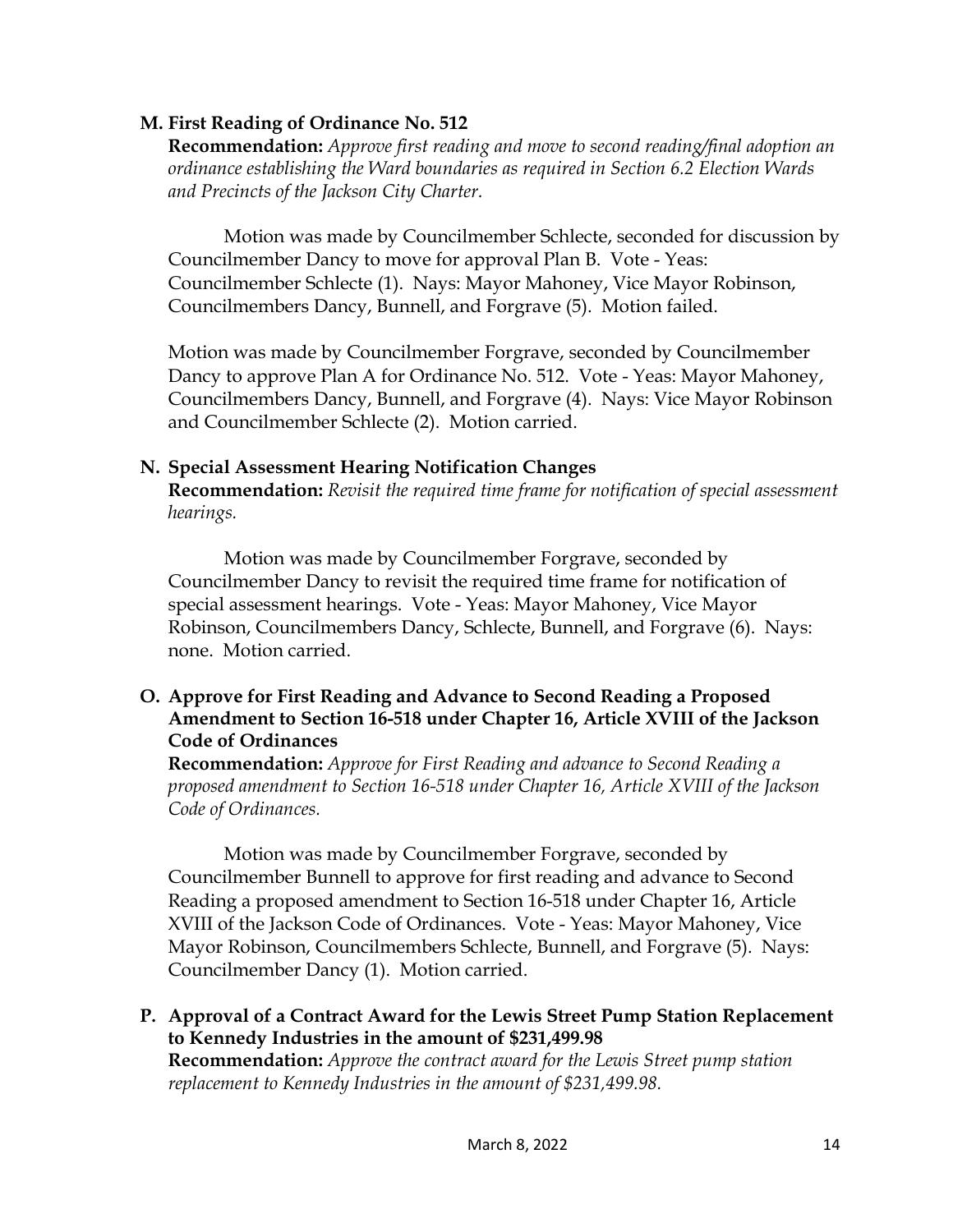Motion was made by Councilmember Schlecte, seconded by Councilmember Forgrave to approve the contract award for the Lewis Street pump station replacement to Kennedy Industries in the amount of \$231,499.98. Vote - Yeas: Mayor Mahoney, Vice Mayor Robinson, Councilmembers Dancy, Schlecte, Bunnell, and Forgrave (6). Nays: none. Motion carried.

### **Q. Community Garden Ordinance Amendment**

**Recommendation:** *Approve sending to the Planning Commission for review and advance to second reading.* 

Motion was made by Councilmember Schlecte, seconded for discussion by Councilmember Forgrave to approve sending (Community Garden Ordinance Amendment) to the Planning Commission for review and advance to second reading.

Councilmember Schlecte amended the motion to approve sending to the Planning Commission for review and a recommendation back to City Council. Councilmember Forgrave seconded the motion.

Councilmember Schlecte withdrew the motion.

Motion was made by Councilmember Schlecte, seconded by Councilmember Forgrave to approve as recommended. Vote - Yeas: Mayor Mahoney, Vice Mayor Robinson, Councilmembers Dancy, Schlecte, Bunnell, and Forgrave (6). Nays: none. Motion carried.

## **R. Approve Conditional Phase One Facility License for a Marihuana Microbusiness Establishment as per Ordinance No. 2020-15**

**Recommendation:** *Approve conditional phase one facility license for Emerald Organics, Inc., Marihuana Microbusiness at 1002 E. South, per Ordinance No. 2020-15. Authorize the City Manager to sign the Development Agreement and make minor modifications as necessary.* 

Motion was made by Councilmember Bunnell, seconded by Councilmember Forgrave to approve conditional phase one facility license for Emerald Organics, Inc., Marihuana Microbusiness at 1002 E. South, per Ordinance No. 2020-15 and authorize the City Manager to sign the Development Agreement and make minor modifications as necessary. Vote - Yeas: Mayor Mahoney, Vice Mayor Robinson, Councilmembers Schlecte, Bunnell, and Forgrave (5). Nays: Councilmember Dancy (1). Motion carried.